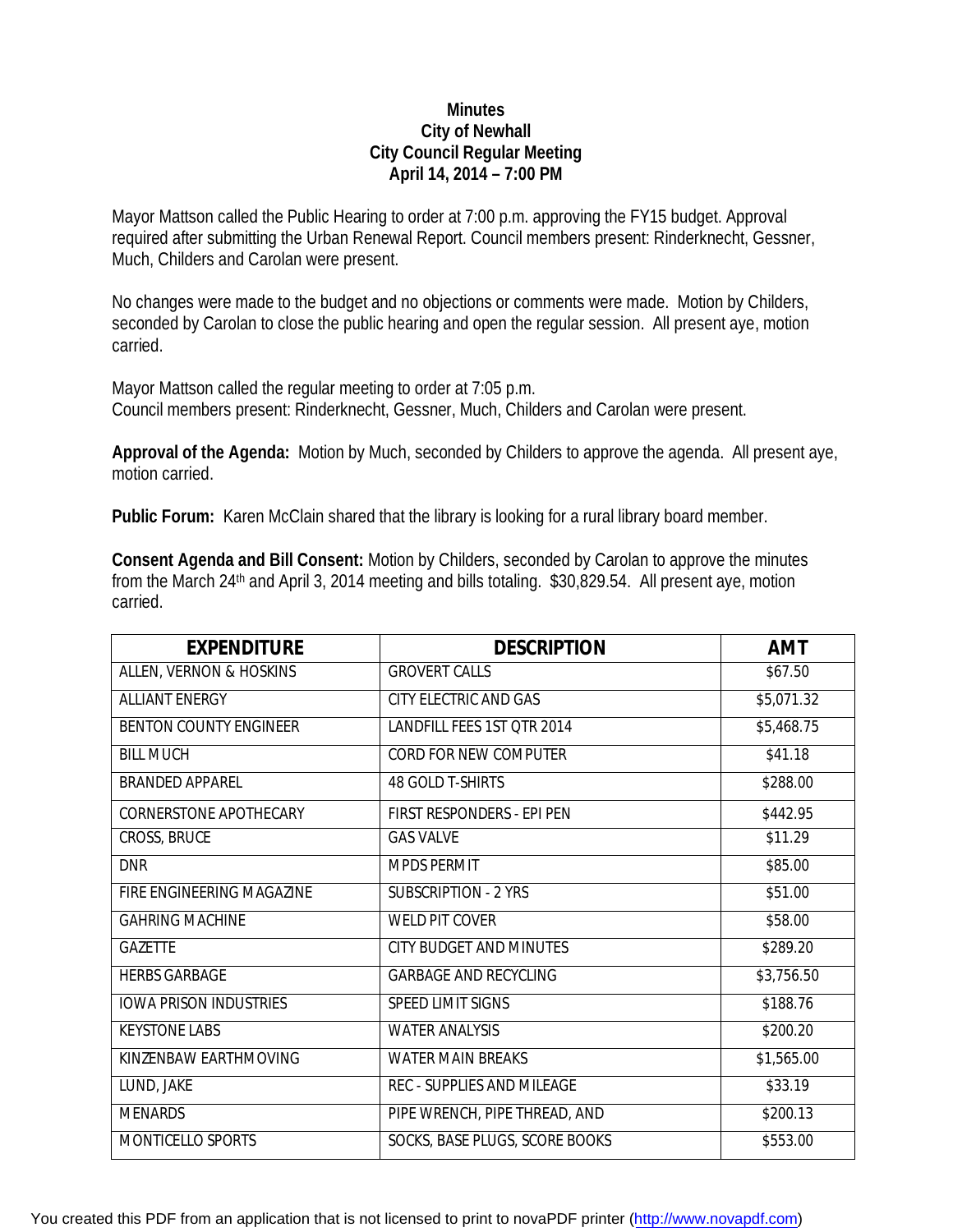| NEWHALL FIRST STOP           | <b>CITY FUEL</b>                   | \$2,013.47  |
|------------------------------|------------------------------------|-------------|
| RITA SEBASTIAN               | <b>GLASS CLEANER</b>               | \$5.31      |
| SCHIMBERG CO.                | CLAMPS, GAS VALVES, GMI UNION      | \$294.79    |
| <b>SHANE FRANCK TRUCKING</b> | ROAD STONE AND TRUCKING            | \$258.26    |
| <b>SOUTH SLOPE</b>           | CITY PHONE AND INTERNET            | \$386.86    |
| <b>STAPLES</b>               | TIME CARDS AND SUPPLIES            | \$33.42     |
| <b>STORM STEEL</b>           | <b>BATTING CAGE POLES</b>          | \$1,745.24  |
| US CELLULAR                  | CITY CELL SERVICE (CREDIT ON ACCT) | \$3.45      |
| USA BLUEBOOK                 | <b>HACH NITRATE TEST KITS</b>      | \$101.59    |
| <b>UTILITY SERVICE</b>       | 2ND OTR STORAGE AND MAINTENANCE    | \$7,616.18  |
|                              |                                    | \$30,829.54 |

## **Council Action:**

- **a.** Motion by Much, second by Childers to approve the facilty plan for HRGreen. All present aye, motion carried.
- **b.** Motion by Rinderknecht, second by Carolan to approve HRGreen to proceedwith Phase 2 of the Waste Water Facility Plan. All present aye, motion carried.
- **c.** Motion by Gessner, second by Childers to proceed with replacing out all street address signs that need replaced. Bruce estimated that the cost would be around \$1500. All present aye, motion carried.
- **d.** 1 st Reading of Resolution to Ordinance 277. Resolution will add a comment stating "The Newhall City Council will review Ordinance 277 in May of ever year to assess the financial situation of the City and determine if increasing the water bills by 4% or less is needed". Motion by Much, second by Childers, all present aye, motion carried.
- **e.** Motion by Childers, second by Rinderknecht to approve the Box Car Race on Main Street. The city will close down main street from 3rd Street to 1st Street from 3:00pm-7:00pm. All present aye, motion carried.
- **f.** Belle Plaine Nursery quote for \$13,000 was tabled for further review. Keri will contact CLS and inquire about them contributing towards this expense. Belle Plaine Nursery will also resubmit a different quote with just rolling, smoothing, dragging soil level, and planting grass.
- **g.** Motion by Gessner, second by Much to allow Bruce to purchase a new push mower. All present aye, motion carried.
- **h.** Grovert Building renovations. Mayor Mattson and Keri will contact lawyer to find out if city is required to hire an architect.
- **i.** Motion by Childers, second by Carolan to approve Jarrod Childers as the Boys Little League Coach. All present aye, motion carried.

## **DEPARTMENT REPORTS:**

- a. Public Works Busy with work from all the rain. Looking to blow out some of the culverts that are clogged. Old truck has been repaired. Stickers for new truck are in and just need to be applied to the doors.
- b. City Council Thanks to Bruce for the work he did with all the rain.

**Adjournment:** At 8:08 p.m. Carolan moved to adjourn, Childers seconded, all present ayes, motion carried.